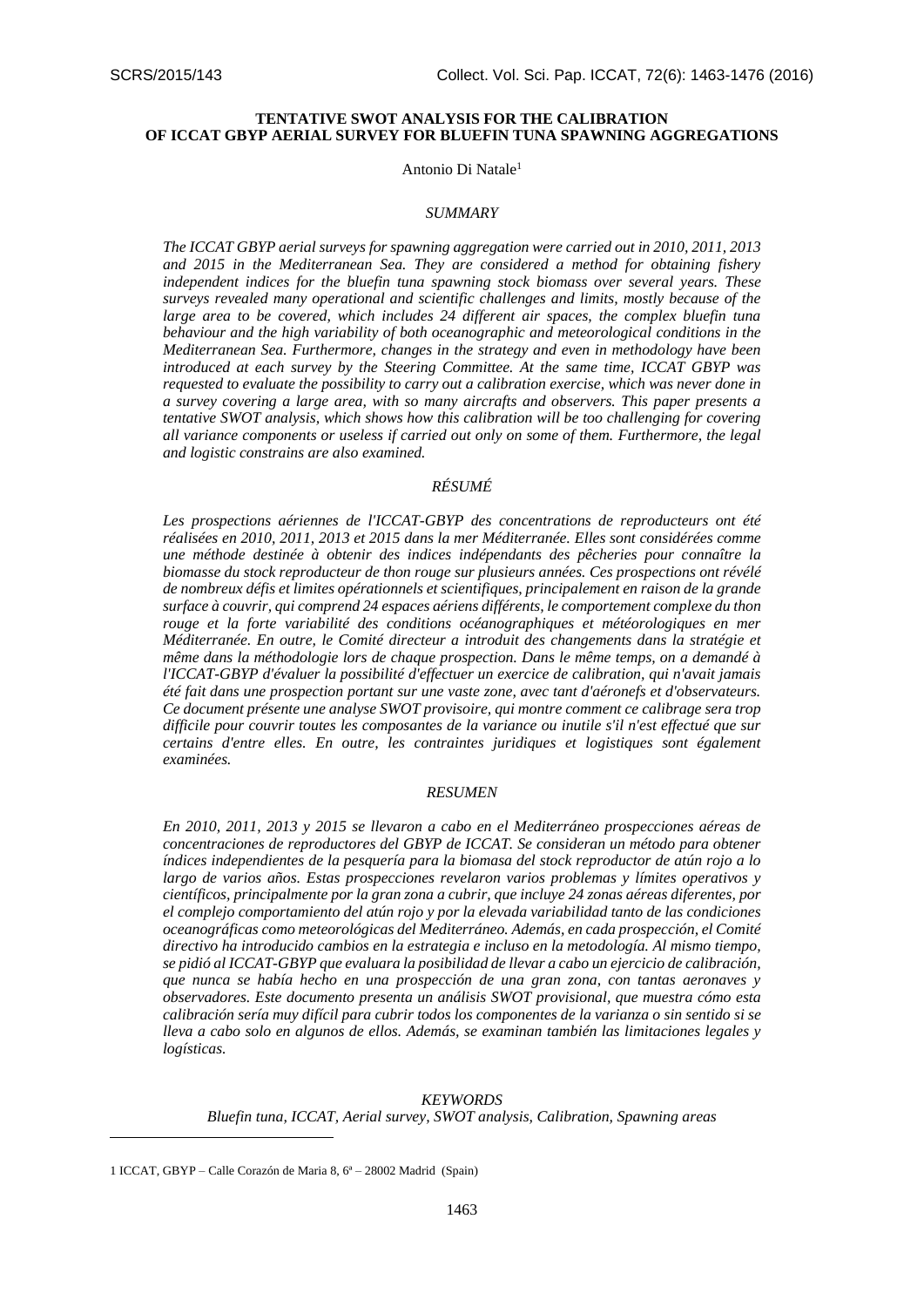## **1. Introduction**

Aerial survey are used for obtaining fishery independent data for some marine species (Rivas, 1978; Stéquert and Marsac, 1989; Polacheck *et al*., 1996; Lutcavage *et al*., 1997; Lutcavage and Newlands, 1999; Buckland *et al*., 2001; Thomas *et al*., 2002; Nicholson and Jennings, 2004; Newlands et al., 2006, 2007; Newlands and Porcelli, 2008; Basson and Farley, 2014), and a large experience is particularly available for southern bluefin tuna (Cowling *et al*., 1996; Cowling and O'Reilly, 1999; Farley and Bennet, 2008; Eveson et al., 2011). The ICCAT GBYP aerial surveys for bluefin tuna spawning aggregations are a method for having fishery independent indices of the bluefin tuna spawning stock biomass over the years, for possibly obtaining trends. They were carried out in 2010, 2011, 2013 and 2015, depending on the availability of funds and the choices of the GBYP Steering Committee, the SCRS and the Commission.

The four ICCAT GBYP surveys were carried out with yearly changes, set by the GBYP Steering Committee. The plan set at the beginning of GBYP was to survey three areas for three years.

The first year (2010) it was planned to carry out the survey in 8 subareas all to be densely monitored, but finally, due to many security problems, the survey included 3 full areas and 3 partial areas. The survey was carried out by aircrafts not equipped with bubble windows and declinometers.

The second year (2011) it was planned to carry out the survey over 6 areas, all to be densely monitored. Finally, due to security and permits problems, the survey included only three areas. In this year, following the updated recommendation of the Steering Committee, the survey was carried out by aircrafts equipped with bubble windows and declinometers and these tools were used in all following surveys.

The third year (2013) the GBYP Steering Committee requested an extended survey, covering all possible areas in the Mediterranean Sea. It resulted in 11 different areas, 4 to be densely monitored (these 4 almost overlapping most of the areas surveyed in previous years) and 7 with less dense transects. At the end, almost all areas were surveyed, except some parts in three areas, due to security reasons or permit issues. The logistic was extremely complex.

The fourth year (2015) the GBYP Steering Committee requested again an extended survey, covering all possible areas in the Mediterranean Sea (about 60% of the surface). It resulted in 11 different areas, 4 to be densely monitored (almost overlapping most of the areas surveyed in previous years) and 7 with less dense transects (**Figure 1**). The shape of both types of areas was different from the ones in 2013, with limited changes for the areas to be densely monitored. Finally, all areas were surveyed, with the exception of most of the Tunisian FIR, while security and permits issues affected even this last survey. The logistic was again extremely difficult.

The companies, pilots and observers were only partly the same during the four survey. This was due to the administrative structure of ICCAT GBYP (each Phase is administratively independent from the following one), which implies to operate with different Call for tenders and contracts in each Phase.

Therefore, the GBYP Steering Committee requested since 2013 a calibration exercise for the spotters, with the objective to calibrate their sightings and attribute individual CVs for smoothing the additional variance when elaborating the aerial survey data, but so far it was not possible to carry out any due to serious budget or operational constraints.

The calibration is an important part of many field activities where various components may bias the results in various ways. The GBYP Steering Committee included the calibration of the aerial survey in Phase 5, within the request of a total GBYP budget of 2,825,000 euro, which was approved by the SCRS and endorsed by the Commission. At a later stage, the budget was reduced to 2,125,000 according to the maximum availability of funds from the main donor and it was possible to initially keep aside the funds for the calibration at a level of about 90,000 euro max within the aerial survey budget item.

Besides the budget issues, the calibration of the aerial survey was always considered by the GBYP Coordination as an extremely difficult tentative, possible in theory but almost impossible from a practical point of view, taking into account all various components.

According to previous experiences for both tuna species or marine mammals, most of the calibration exercises carried out so far for aerial survey concerned only one aircraft and a very limited number of spotters (from 2 to 5) (Cram and Hampton, 1976). Only a couple of calibration trials were carried out with two aircrafts at the same time, several years ago (Hiby & Lovell, 1998; Hammond *et al*., 2002), with 6 maximum spotters. Most of the calibrations for marine mammals were presented to IWC Scientific Committee, ASCOBAM or ACCOBAMS, even in 2014, while those on tunas were conducted mostly on the Eastern North American coast and Australia. Most of the aerial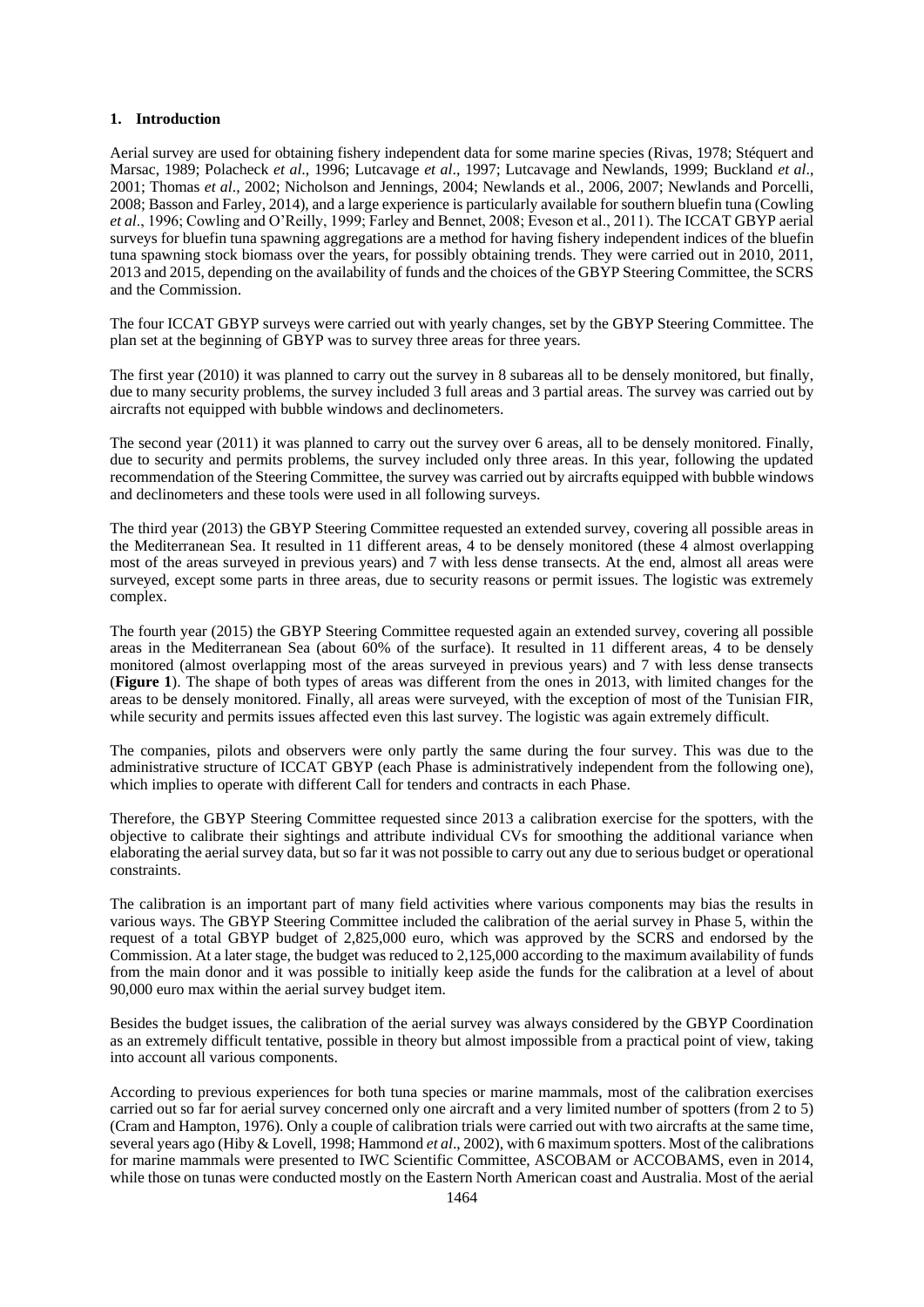surveys conducted so far on marine mammals or tunas (in the Indian Ocean or the Mediterranean Sea) were not calibrated. Calibration of a large number of spotters at the same time was carried out by the NATO-SOLMAR Project, where 16 "visual" spotters were tentatively assessed at the same time, but it was necessary to repeat the calibration trials even if the platform was a vessel and not an aircraft and, therefore, sightings were relatively more easy to assess and it was possible to use parallel information (hydrophones) for further assess the sightings.

According to the available information, the large majority of aerial surveys carried out so far were conducted in only one country from aircrafts registered in the same country. One of the very few exceptions was the aerial survey for marine mammals in the North Sea (SCAN-II, [http://biology.st-andrews.ac.uk/scans2/inner](http://biology.st-andrews.ac.uk/scans2/inner-furtherInfo.html)[furtherInfo.html](http://biology.st-andrews.ac.uk/scans2/inner-furtherInfo.html) ), which included several FIRs, but all belonging to EU countries; no information is available about the nationality of the aircraft(s).

As a matter of fact, the best way for calibrating an aerial survey is comparing the estimates from two independent platforms at the same time and on the same animals. This is usually done using aircrafts and vessels in the same area, with the objective to detect the differences between the two estimates according to the many environmental variables at each time (visibility, time of the day, light incidence, glaze, clouds presence-sky coverage, water transparency, water colour, sea state, swells, wind strength) and the animal behaviour (surfacing, underwater swimming, vertical distribution of the school, etc.). Visibility is obviously a key factor (Marsh and Sinclair, 1989). At the same time, another important objective of the calibration is assessing the different capabilities in detection of all spotters /pilots, professional spotters and scientific spotters), providing a personal CV to all spotters, because each person has a different capacity for detecting animals at sea, depending on the experience, training and visual capabilities. Usually, professional spotters for tunas have a considerable experience in easily detecting the tuna schools (distinguishing them from other species of the same size, i.e. adult tunas from dolphins), while the capacity for assessing the number of individuals, the length range and the estimated total weight of the schools are strictly linked to the years of experience in aerial survey and their previous opportunities for calibrating these estimates with the catches. A further calibration can be related to the different types of aircrafts used for the survey, the type of the window (bubble<sup>2</sup> or flat) and the side of the aircraft, getting additional CVs.

A partial alternative methodology, limited only to the estimation of the "perception bias" of each spotter, is possible using two spotters on the same side of each aircraft, assessing the same sighting in an independent way (Palka, 2011).

These efforts will be able to provide a series of "correction factors" for improving the assessments made by the spotters and, in total, by the aerial survey.

In some cases, the calibration has additional problems, particularly in the case of small or juvenile tunas, because in many areas they have the same size of other tuna or tuna-like species, and the species identification from the aircraft platform is very uncertain, when any, while a sonar identification is equally difficult.

The ICCAT GBYP aerial survey for spawning aggregations covers most of the Mediterranean Sea, including many air spaces (24, see **Figure 2**) and with a very difficult logistic, within a very limited time frame, imposed by the peak of the bluefin tuna spawning season (June). So far, for carrying out the survey, it was necessary to use up to 7 aircrafts at the same time and a total of 28 spotters (pilots, professional spotters and scientific spotters), while a total of 32 spotters were on the list (including some reserves).

The aircrafts used for the last survey carried out in 2013 were 1 CESSNA 206 (upper wings, one front engine), 3 CESSNA 337 (upper wings, two engines push-pull), 1 PARTENAVIA P68 (upper wings, two engines, one per side), 1 PARTENAVIA P68CTC (upper wings, two engines, one per side) and 1 PARTENAVIA P68V (upper wings, two engines, one per side). All aircrafts except the CESSNA 206 (which came on line in emergency, for replacing another aircraft which was not authorised by the Italian authorities because was registered in USA) were equipped with bubble windows for the spotters in the rear sits. In 2015 the aircraft were a PARTENAVIA P68- Observer (equipped with a transparent bottom on the front part), one PARTENAVIA P68, one PARTENAVIA P68B and three 3 CESSNA 337G Skymaster.

All spotters had a specific training course in 2015 and most of them had already attended to the three previous GBYP training courses in 2010, 2011 and 2013. All pilots and professional observers had a very long experience in tuna spotting (some having more than 30-year experience), while most of the scientific spotters had previous experiences with GBYP surveys conducted in 2010, 2011 and 2013 or in aerial surveys for marine mammals.

1

<sup>&</sup>lt;sup>2</sup> Bubble windows are mandatory for the ICCAT GBYP aerial survey since 2011.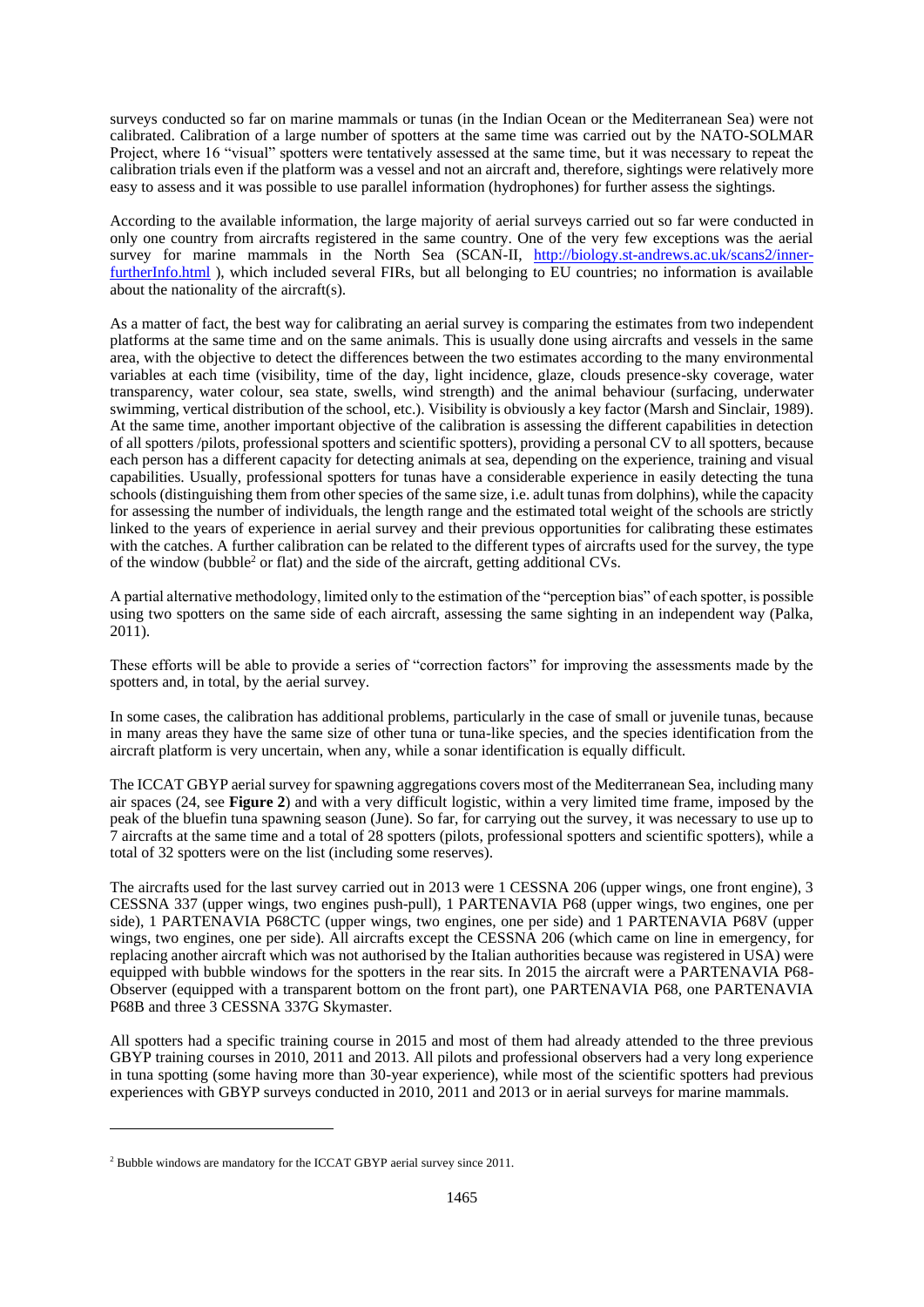It is standard practice for professional tuna spotters to identify species and to estimate average size, weight, and total tonnage before a set is made. The situation is different for the scientific spotters or for professional spotters when they have experience only for marine mammals, because in this case they are not used to estimate the weight of each school and they might have additional difficulties due to the different behaviour between cetaceans and tunas.

Due to the peculiarities of ICCAT GBYP aerial survey, the Coordination is proposing a SWOT analysis, in order to help the decision-making process of the Steering Committee and for providing a tool for assessing the calibration needs in any similar type of survey.

# **2. Technical items**

In order to carry out the calibration of the aerial survey as it was requested by the GBYP Steering Committee, it will be necessary concentrating all spotters (about 30) in the same site and at the same time, along with at least two aircrafts and one or two large tuna purse seiners, having on board also a scientist trained in sonar tuna assessment.

Based on previous experiences, considering that not-favourable weather conditions in late spring-early summer are usually over 50% of the available working days, the minimum time required for the calibration can be set in one full week at least, possibly extending the period to 10 days.

Here following we examine all possible different technical components of the calibration trial.

- I. Location
	- a) The eastern Mediterranean area should be excluded, because of the limited air spaces available, the high level of security problems, the difficulties for authorizing foreign aircrafts and the earlier bluefin tuna spawning period in this large area.
	- b) The central Mediterranean sea has a larger BFT spawning season, variable from year to year within some limits, but always with a peak in June; the southern Tyrrhenian Sea is all under the Italian FIR and the best area for spotting spawning BFT is around the Aeolian Islands (available airports: Naples, Lamezia Terme, Reggio Calabria or Palermo), here weather conditions might be usually more stable; the Strait of Sicily includes several air spaces and some of them cannot be used at the moment but if we take into account the central part, the Malta FIR provides quite a large area along one of the main migratory courses of bluefin tuna and where spawning usually occurs (available airport: Malta; other airports but in the Italian FIR: Pantelleria, Lampedusa, Comiso), here the weather conditions might have sudden changes.
	- c) The western Mediterranean sea has another large BFT spawning area around the Balearic islands, but spawning in the last years was very variable in time, in some years starting quite early in May, then resuming in late June or July, while in other years the spawning occurred only in the last part of the season; all the main spawning area is within the Spanish FIR (available airports: Palma de Mallorca, Menorca, Ibiza, Barcelona El Prat, Malaga, Valencia, Reus, Alicante, Cartagena); here the weather conditions are more stable, but when strong winds reach the area from the Gulf of Lion the sea can stay rough for days.
- II. Timing
	- a) The calibration exercise must be done anyway after having all contracts in place for the aerial survey in this given year, because it is needed to previously select the companies and have the list of pilots, professional spotters and observers from each company. This is due to the administrative constrain of having separate contracts for each Phase of GBYP.
	- b) If the calibration will be set before the survey, therefore it should be around May 15, when weather is usually more unstable; the presence of BFT spawners in the eastern or central Mediterranean or in the Balearic areas depends on the general oceanographic conditions at that time.
	- c) If the calibration exercise will be set at the end of the survey, therefore it should be around July 1; usually in that period the weather conditions are more stable. The presence of BFT spawners in the central Mediterranean or in the Balearic areas depends on the general oceanographic conditions at that time and on the situation in the previous month.

III. Logistic issues

- a) The BFT spawning season usually coincide with the main tourist season in the Mediterranean area; this fact implies the need to book the hotels well in advance and costs are higher than normal.
- b) The area must have at least one airport available at any time, possibly with at least a secondary airport for any emergency.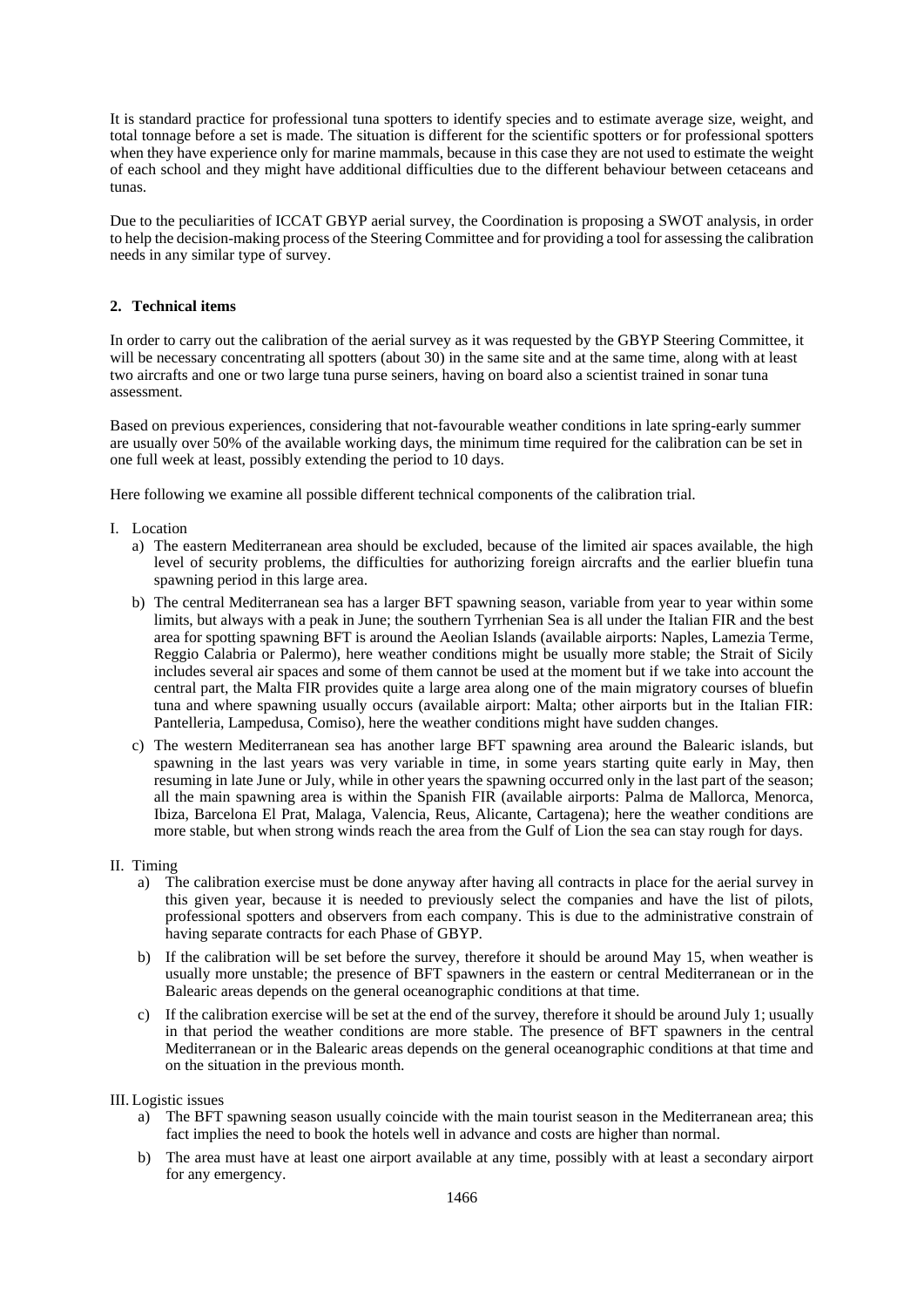- c) Each airport must have the right type of fuel for the aircrafts, without any quantity restriction.
- d) Parking and handling for the aircrafts must be programmed and booked well in advance.
- e) The purse-seiners must have a dedicated space in one harbour and this shall be booked and agreed in advance.

### IV.Travels

- a) All pilots, professional spotters and scientific spotters must be available and contracted for the whole period of the calibration, reaching the location the day before.
- b) At least two aircrafts must be available for the whole period, reaching the location the day before.
- c) The purse-seiner(s) must be available for the whole period, reaching the location the day before.

## V. Technical needs

- a) It is extremely difficult to make a choice of the best aircraft type required for the calibration. Assessing the main three types (CESSNA 206 one engine, CESSNA 337 push-pull and PARTENAVIA, all with 2 engines) should imply repeating the calibration three times, which is impossible under the current situation. As a matter of fact, forgetting the calibration among aircrafts, it should be better to use one single type of aircraft, CESSNA 337 push-pull or PARTENAVIA P68). The PARTENAVIA type seems the best choice, but even here there are contrasting opinions.
- b) The two aircrafts (or any additional aircraft) must be equipped with bubble windows for the rear seats; this fact implies that pilots and professional spotters will be assessed with flat windows only, while scientific spotters, even rotating internally, will be assessed for bubble windows only. Rotating the professional spotter internally will add further complications and variables, particularly taking into account that assessments should be evaluated likely when spotting the same school.
- c) The choice to operate with one or two purse-seiners is both economic and technical. The possibilities to reach the site where an aircraft discovered a BFT school in a large area and within a short time obviously increases having two vessels available at sea. The purse seiners must be equipped with top quality sonar and the captains and fishing masters must be able to read the data and provide a preliminary assessment of the school.
- d) A well-trained scientist, having a good experience in assessing BFT or pelagic species using sonar images, must be specifically contracted and shall stay on board for the whole period. If the purse seiners will be two, then two specialists are needed.
- e) Using two aircrafts at each time, the maximum number of spotters on board must be limited to four per aircraft, including the pilot. Considering that the scientific spotters must rotate on board and that different light conditions should be considered, the two aircrafts should operate in parallel, repeating the sighting from two different interchanging positions if possible. Taking into account that pilots must belong to the same company owning the aircrafts and considering the aerial survey in 2013 and 2015, we had a total of 7 pilots and 21/25 spotters (including professionals and scientists); this implies that two (max 3 pilots) will be always driving the aircrafts, while 26 to 30 spotters (without considering any reserve spotter) must rotate, 6 each time. Therefore, the total number of trials shall be 5, without any repetition.
- f) If the calibration is carried out in a non-EU country, then the presence of a national spotter/observer for each aircraft shall be considered; this fact will increase the total number of spotters and calibration flights.
- g) The maximum allowed flight time for pilots by contract is 6 hours per day and, therefore, the maximum number of calibration trials per day, if sightings will not be too far from the coast, should be about 2, but at two different hours of the day, and this will add further variance.

## VI. Assistance

- a) ICCAT shall provide all initial assistance with the CPC concerned, asking for enforcing the Rec. 11-06 and a strong support of the local authorities for releasing all necessary permits, within the legal limits.
- b) The GBYP Coordinator will assist all process in detail.
- c) The GBYP Coordinator will stay on the calibration site for the full duration of the calibration exercise, for providing real time assistance.
- d) The national authorities concerned shall provide all permits on time and the best possible assistance during the calibration trial.
- VII. Legal issues
	- a) Some EU domestic rules are preventing civil aircrafts registered outside the EU to operate for working reasons in the national FIR; this excludes any civil aircraft not register in the EU and owned by any non-EU company from the calibration trial. In any case, all aircrafts shall be duly authorised by the competent national authorities.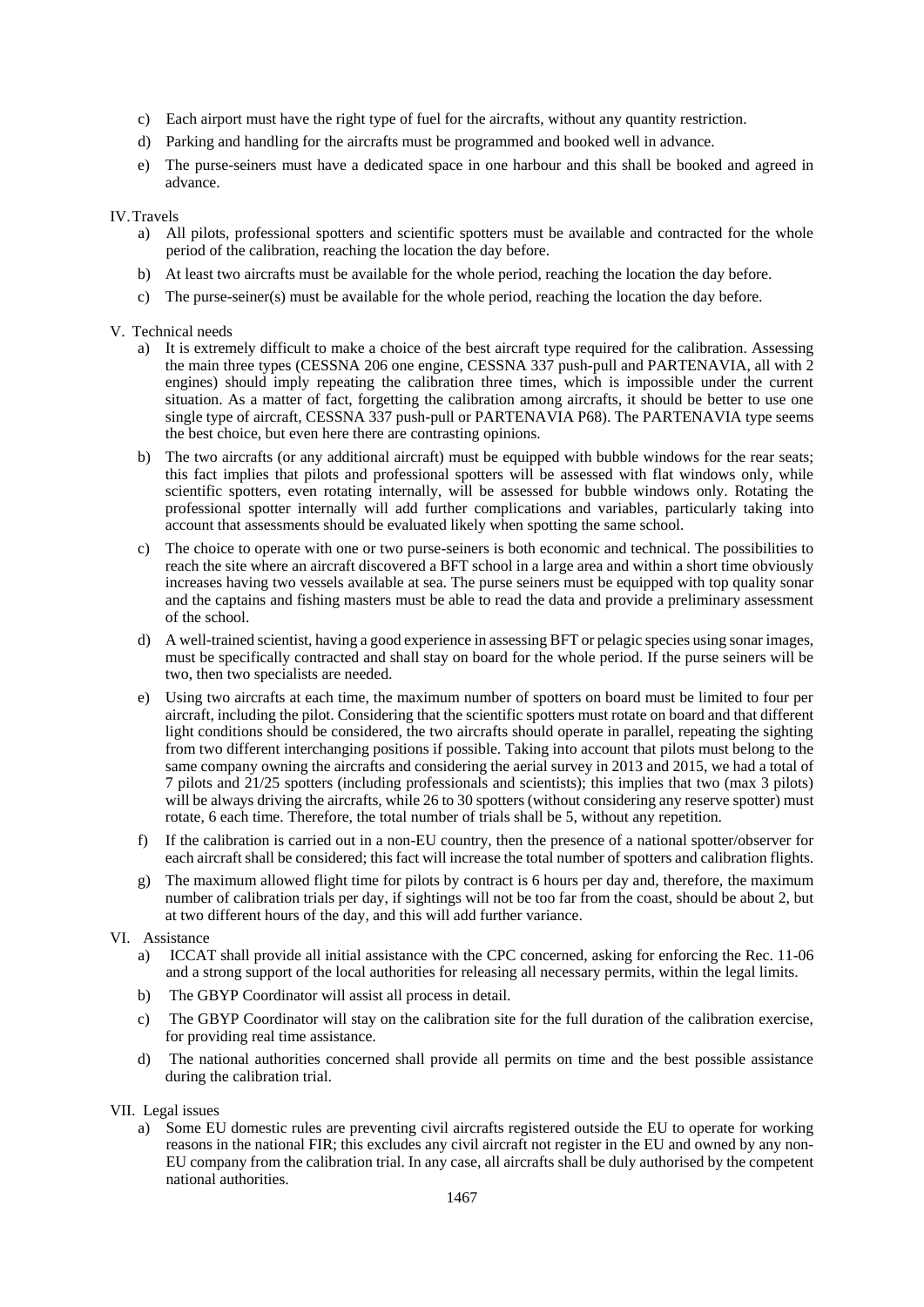- b) In some non-EU CPCs, the flight authorisation for foreign aircrafts for working reasons within the national FIR is very difficult to get and it is usually conditioned by the participation of a national observer on board.
- c) Some domestic rules are preventing foreign fishing vessels to operate for working reasons in national waters of a given country, even without any specific fishing activity. In any case, all vessels shall be duly authorised by the competent national authorities and usually they also ask to place a national observer on board.
- d) The participation of non-EU spotters could be a problem if the calibration will be carried out in any EU country, because non-EU persons need special permits if they work even for a very limited time in any EU country. This might be the case of the Turkish national observer.
- e) Pilots must belong to the same company owning the aircrafts. This is a very strict rule existing in all countries. This obligation implies that pilots from other companies must be evaluated and calibrated like any other spotter.
- f) If the calibration will be conducted with the marine area covered by the national FIR, then the aircrafts can use any airport of the same country. If the survey will be carried out even outside the area covered by a domestic FIR, then the aircraft are allowed to take-off only from an international airport. Not all the international airport have the right type of fuel for the two types of aircrafts.
- g) The company owing the aircrafts must provide the insurance for all the spotters, independently from their origin.
- h) The purse-seiners shall be fully insured and the insurance must cover also the specialist.

VIII.Calibration design and data analysis

- a) The calibration shall be conducted by using a specific design, based on the DISTANCE technique used for the aerial survey.
- b) The calibration design shall be provided by an independent external expert to be contracted by ICCAT GBYP.
- c) The data collected during the calibration trial shall be analysed by an independent external expert, following the best possible methodology. It is reasonable that this expert would be the same who designed the survey and therefore the contract should be all inclusive.
- IX. Contracting issues
	- a) From a practical point of view there are two main possible choices:
		- a1) a special contract is released to one of the entities engaged in the aerial survey in the same year of the calibration, for being in charge of all aspects of the calibration exercise; the selection should be done comparing the offers from all companies. This choice implies that ICCAT GBYP will assist for all needs, providing protocols for the calibration, while the entity will assume all duties and field risks, contracting the purse seiners, the specialists and all other necessary components.
		- a2) ICCAT GBYP will manage directly the calibration exercise, contracting the aircrafts, the vessels, the specialists and providing the cost and insurance coverage for all spotters, organizing directly all logistics and permits. This choice implies a huge desk and field workload, for the many contracts to be released.
- X. Economic issues
	- a) The costs for a calibration exercise like the one discussed by GBYP Steering Committee in 2013-2014 are difficult to assess, because they are conditioned by many preliminary choices (see **Table 1**); anyway, they are quite high and can easily be over 100,000 euro.
	- b) Even a high cost can be justified by the scientific relevance of a good calibration.
	- c) A bad or partial calibration, caused by various factors, implies that costs are not justified.

# **3. Tentative SWOT analysis**

Selecting the various components for this tentative SWOT analysis is not very easy, due to the many factors identified above and to the implicit subjectivity of the SWOT technique. In this case, some points are quite objective and not subjective. Anyway, **Table 2** shows the elements which are selected for the analysis.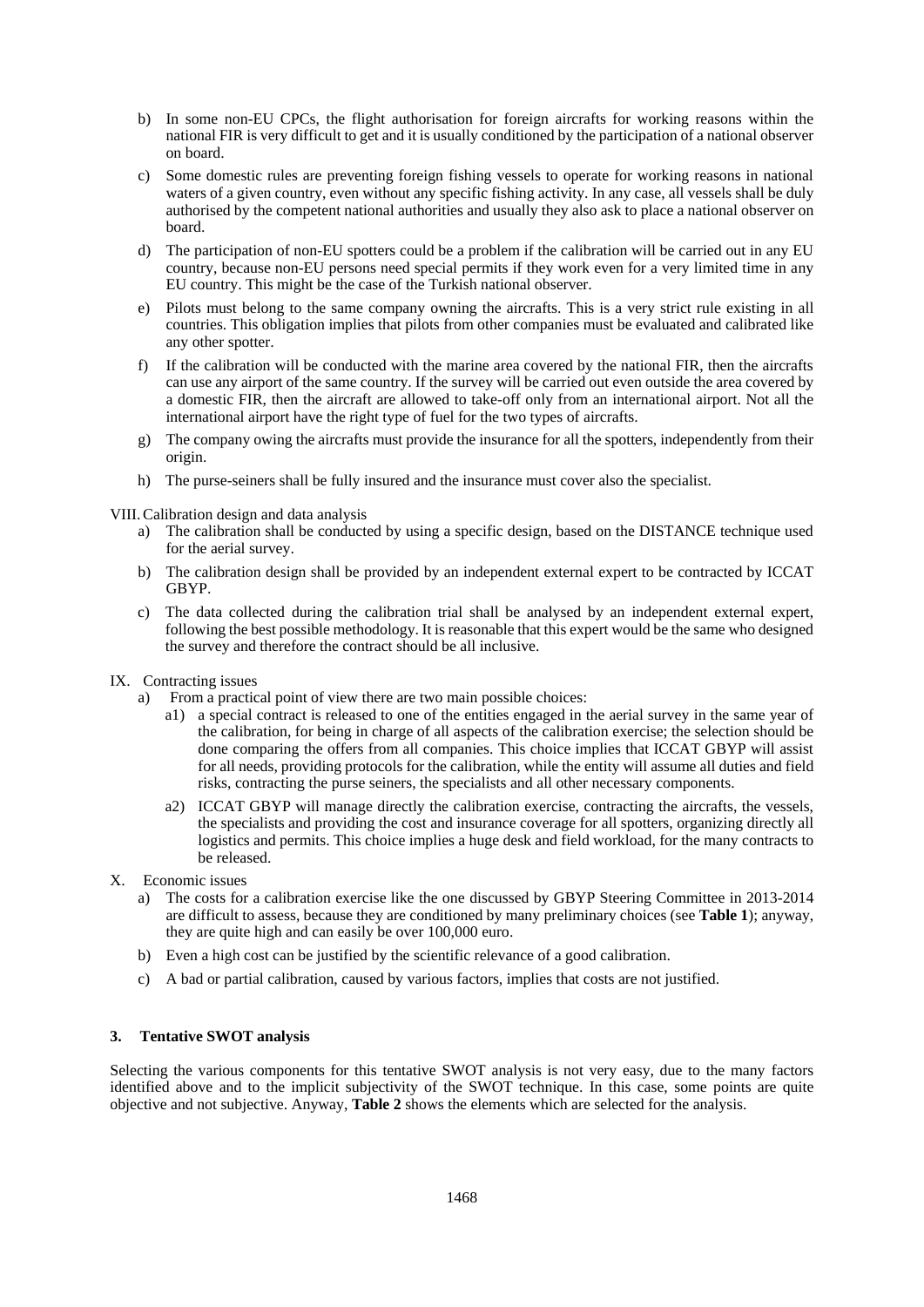# **4. Results**

Looking at the various components considered in the SWOT analysis (which are not exhaustive), the negative components are clearly more numerous than the positive ones, at least in terms of listing. Weighting all of them is very difficult, particularly because there is a mix of technical and scientific components, but the negative aspects seems always more than the positive ones.

Of course, the analysis can be even more sophisticated, attributing a numerical "weight" to the various components, but in this case the subjective bias will certainly increase.

The 13 **Weakness** components are all very important and most of them are really challenging, while others depending on preliminary choices might be risky.

The 5 **Threats** components are all extremely relevant. The high risk of failure, included in both Weakness and Threats, is very realistic, either in technical/logistic terms or in scientific terms.

The 5 **Strength** components are very important too, because they are at the base of the scientific need for calibrating an aerial survey.

The 2 **Opportunities** components are representing both a scientific challenge and the final objective of the calibration.

The permits issue is very serious, because the domestic procedures in each country may be able to seriously affect even the most perfect plan, even in the presence of the best good will of each CPC concerned. According to recent experience, this may happen even for other GBYP activities, if conducted in national waters of many CPCs. Anyway, the permit procedure can last for even more than two months in some areas.

### **5 Discussion, conclusions and recommendation**

An aerial survey on bluefin tuna is very different from one on marine mammals. An aerial survey on bluefin tuna spawners, as discussed in a previous SWOT analysis within the GBYP activity (Di Natale and Idrissi, 2013), is quite different from one on bluefin tuna juveniles. The main advantage point is that bluefin tuna spawners cannot be confused with any other species, because no other fish species in the Mediterranean Sea have the same size, while distinguishing bluefin tuna from dolphins living offshore (usually, the striped dolphin, *Stenella coeruleoalba*, and more rarely, the common dolphin, *Delphinus delphis*) is very easy, particularly for trained pilots and professional observers.

Bluefin tuna aggregations of adult fish might range from just a few individuals to many thousands of fish, usually having different size; recent sightings reports even an enormous bluefin tuna school distributed over an extension of more than 5 nautical miles area.

The vertical distribution of bluefin tuna spawning aggregations might range from the most upper part of the sea (surface to 10/15 m) to more than 50 m depth.

The possibility to detect and assess the number of individuals in a school and their total weight from an aircraft at 300 m altitude and having a speed of 100 miles/hour depends from the light conditions, the sky coverage, the presence/absence of glare, the aerial visibility, the water transparency, the presence/absence of wind, the wind strength (no sightings are accepted with a wind speed over 3 Beaufort) and the consequent presence of waves, the presence/absence of swells and their high, the distribution/concentration of the school in the horizontal water space, its vertical distribution, its behaviour component, the declination angle, besides the individual experience, skills and capacity of the spotter. Fatigue or moment inattention by spotters are additional factors to be considered, as well as the requirement to use declinometers for getting the sighting angle. All these factors combined are potential biasing components of the aerial sightings.

Counting the number of schools is not a problem in all conditions, while assessing the number of individuals, their size range and their total weight is the main challenge, particularly for large schools or schools distributed over a range of depths. There, the tuna sighting experience plays a basic role, but numbers are always an individual estimate, even using the most sophisticated technologies or the best spotters.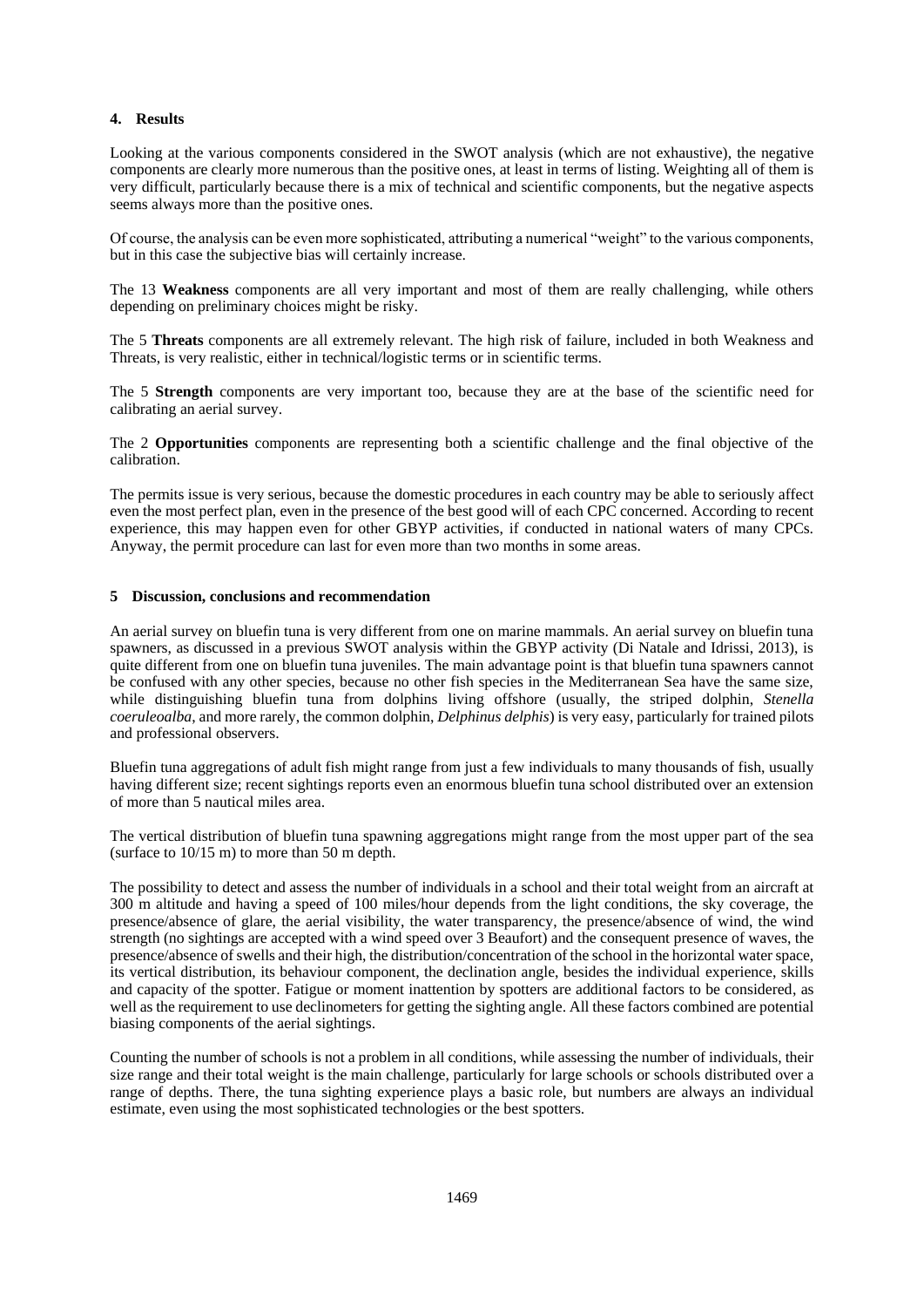The major problem for comparing the sighting obtained from an aerial survey on bluefin tuna spawning aggregations with a sonar assessment of the same bluefin tuna school is linked to the technological limits of sonar when dealing with a huge amount of fish distributed over a large surface or in a huge water mass. Even in this case, counting the number of schools is not a problem, while assessing the number of individuals, their size range and their total weight is the main challenge. In this case, the bias in estimating a school by sonar can be even higher than the aerial survey one for very large schools.

Whenever we consider that estimates for size and weight during a tuna transfer in cages, using a reduced distance and at least two stereo-video-cameras (sometimes four) are still providing uncertain estimates and that when many tunas are passing grouped together along the transfer tunnel even the number of fish is uncertain, than we can easily realise how uncertain could be a sonar estimate for a large school of bluefin tuna.

This technological limit, which is usually not well defined (or even not mentioned) in most of the very few calibration exercises carried out so far, makes the calibration of the aerial survey an uncertain tool for large tunas. Strongly simplifying this type of calibration exercise, two different estimates are compared, possibly wrongly assuming that one (the sonar) is more reliable than the other (the aerial sighting), therefore attributing individual CVs to all spotters based on this basic assumption.

Furthermore, as mentioned in the first part of this document, calibrating about 30 spotters cannot be done in one shot on a small aircraft having usually a total of 4 seats (including the pilot) and it will be necessary to calibrate them in various trials on different days, necessarily under different environmental conditions, adding uncertainties to uncertainties, but always getting a theoretical CV not reflecting any real one.

Efforts for better assessing by sonar schools of bluefin tunas, using sonar from aircrafts, are still under study by a project granted by NOAA in 2014 to a team headed by Ph.D. Molly Lutcavage. This project is anyway related to non-spawning and small aggregations of bluefin tuna, comparing high-resolution images with sonar images.

As a matter of fact, technological limits already exist for a proper calibration of the aerial surveys and most of the limiting factors are not easy to overcome, at least in a short time and under the current available technologies. All these serious and strong doubts together seem suggesting that calibrating so many spotters has very low sense if any, because the results would not be fully reliable in any case. The final results will be adding a further undefined bias to other undefined biases, possibly increasing uncertainties.

The calibration issue was discussed during the ICCAT GBYP Workshop on Aerial Survey in 2011, at the presence of various experts, and was not among the actions recommended by the group, taking into account the many practical difficulties and the great uncertainties [\(http://iccat.int/Documents/Meetings/Docs/2011\\_GBYP\\_WORKSHOPS\\_ENG.pdf\)](http://iccat.int/Documents/Meetings/Docs/2011_GBYP_WORKSHOPS_ENG.pdf).

As a matter of fact, an aerial survey on adult bluefin tuna will miss some fish, even directly along the line-transects, because some fish will be underwater and not visible when the aircraft pass over them. Since there is no way to know what proportion of fish is missed, there is little point in trying to come up with a direct estimate of the true biomass (Farley and Bennet, 2008). It means that the aerial survey estimates for tunas, by definition, are the minimum possible estimates of a relative biomass, because fish cannot be less that those spotted by the observers on the aircraft; on the opposite, they can be much more and therefore the aerial survey data can be considered as the most prudential estimate. At the same time and according to a power analysis (Cañadas and Vázquez, 2012), an aerial survey, particularly if targeting bluefin tuna spawners, carried out over a series of year (at least 6 or 7), in the same areas and with the same basic methodology, is able to provide relative abundance indices and a trend. If the survey is carried out from one or two platforms maximum, with a very limited number of spotters (not more than 6 in total), then a calibration can provide individual CVs to be used for partly correcting the sighting, always taking into account that both sightings and CVs are estimates. If the survey is carried out from many platforms and spotters, therefore calibration seems a theoretical and very expensive exercise, able to produce numbers and theoretical CVs but not any useful tool for improving the original data reducing uncertainties.

In this loop, it is anyway important reducing all possible biases caused by different individual capacities and experiences and, using the same methodology which is used for carrying out landing controls and size frequencies, one of the best methods to get data having an almost stable bias is to use always the same spotters in the same area over the various surveys. This approach will reduce variability in estimates, because the individual CV will be always in place in the same area, even without defining it from a statistical point of view. This is the practical approach followed by several aerial survey carried out so far on marine mammals or fish species (Kessel *et al.*, 2013). Of course, repeated and good training is always a must.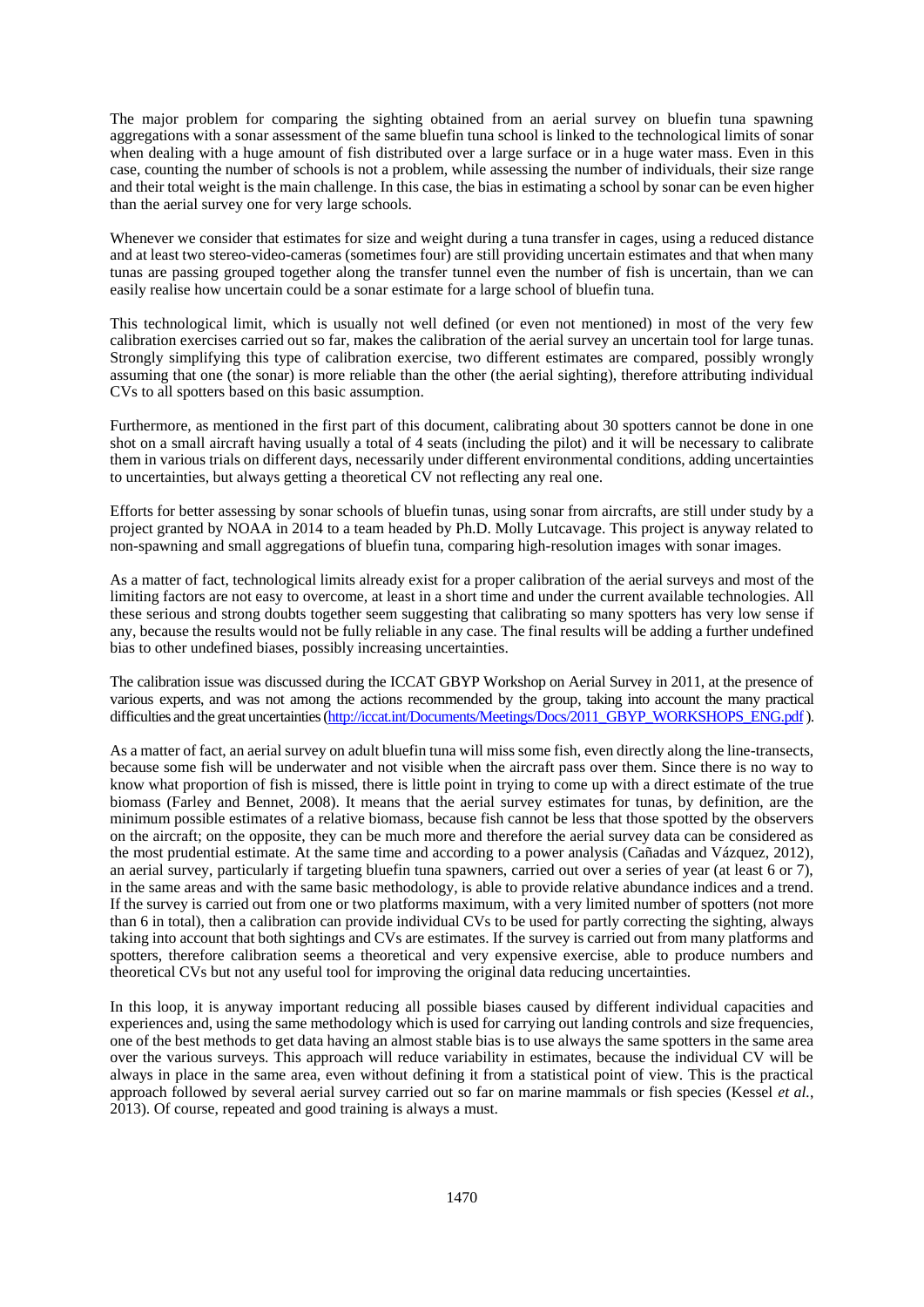This is not obvious under the current contractual system enforced by ICCAT GBYP, which is the consequence of several administrative constraints and annual budget uncertainties. So far, each survey was carried out by companies selected after a specific call for tenders, limited to the single survey to be carried out in a given year and according to the best offer. Taking into account that administrative constraints will remain even in the future, a possible solution is to provide contracts able to be renewed if funds will be available for future surveys, requesting the companies to keep always the same spotters in the same area.

There is an additional worry to be taken into account: professional tuna spotters derive their skills and experience from their variable period of practical training when aerial spotting for fishing reasons was allowed. Some of them were spotters since the early '70s and have an important experience. Since 2006 the use of aircrafts for bluefin tuna fishery was prohibited in the ICCAT area and therefore most of the professional tuna spotters retired, or continued a fishing activity or moved to other activities. At the moment, GBYP is still finding some of these professionals which are available for the aerial survey, but their availability and number is decreasing year after year and in a short time, they will have less spotting capabilities or their number will not be sufficient for the survey.

As reported before, one of the parameters used for the aerial survey is counting the tuna schools: this was used mostly for juvenile bluefin tunas, like in the surveys in the Gulf of Lion carried out by IFREMER (Fromentin, 2001; Fromentin *et al*., 2003, 2013; Bonhommeau *et al*., 2010, Bower, 2014), surveys that produced an index which was used by ICCAT SCRS also in some sensitivity analyses in recent EBFT assessments. Counting the schools usually produces unbiased results, independently from the individual capacity of the spotters. Then, schools are not stable entities and they are highly variable in the number of components, therefore the results of these estimates are highly disputed and they are not always accepted, but anyway the trends have been considered indicative of a relative abundance in a given area. The number of schools are available also from all GBYP aerial surveys carried out so far and they are very reliable, because they have also all other details, but this limited approach is not able to produce any type of quantitative estimate of the minimum spawning biomass or any trend related to SSB.

This very difficult discussion can continue for each single variable of the aerial survey, but the main point is that ICCAT GBYP must optimise the cost efficiency and a calibration for so many spotters and with so many uncertainties seems far from any acceptable cost/benefits rough analysis and even far from producing any reliable result able to improve the current and future data. There is always a balance between theoretical approaches, research optimal requirements, budget constraints and realistic possibilities.

Therefore, logic recommendations are the followings:

- A. Cancel the calibration planned so far, because the results will not fundamentally improve the data coming from the aerial survey in any case.
- B. Provide a contract to each selected company which can be extended for the necessary number of years, depending on the availability of funds, for having a possible stable team in each area.
- C. Use the available funds for improving the observations and the density of line transects.
- D. Further assess the possibility of calibrating the observer's "perception bias" in a next survey, using two separate and independent estimates in parallel, by two spotters on the same side of each aircraft. This possibility will not be very easy in practice, because the pilot and the professional spotter are usually sitting in the front seats, while scientific spotters are on the rear seats. Furthermore, the aircraft can be equipped by bubble windows only for the rear sits, while the front seats must have a classic flat window and this technical limit cannot be overcome.
- E. Use part of GBYP funds for carrying out retrospective analyses of previous sighting by individual spotters, in order to detect possible individual "perception bias".
- F. Continue working with the best specialist in this field for finding solutions for further improving the data quality.
- G. Try to work for improving the quality of the assessment by studying the additional variance caused by factors for which we can have scientific data, i.e.: assessing the percentage of the time at the surface of bluefin tuna spawners in the Mediterranean spawning area, using the data from the electronic tags.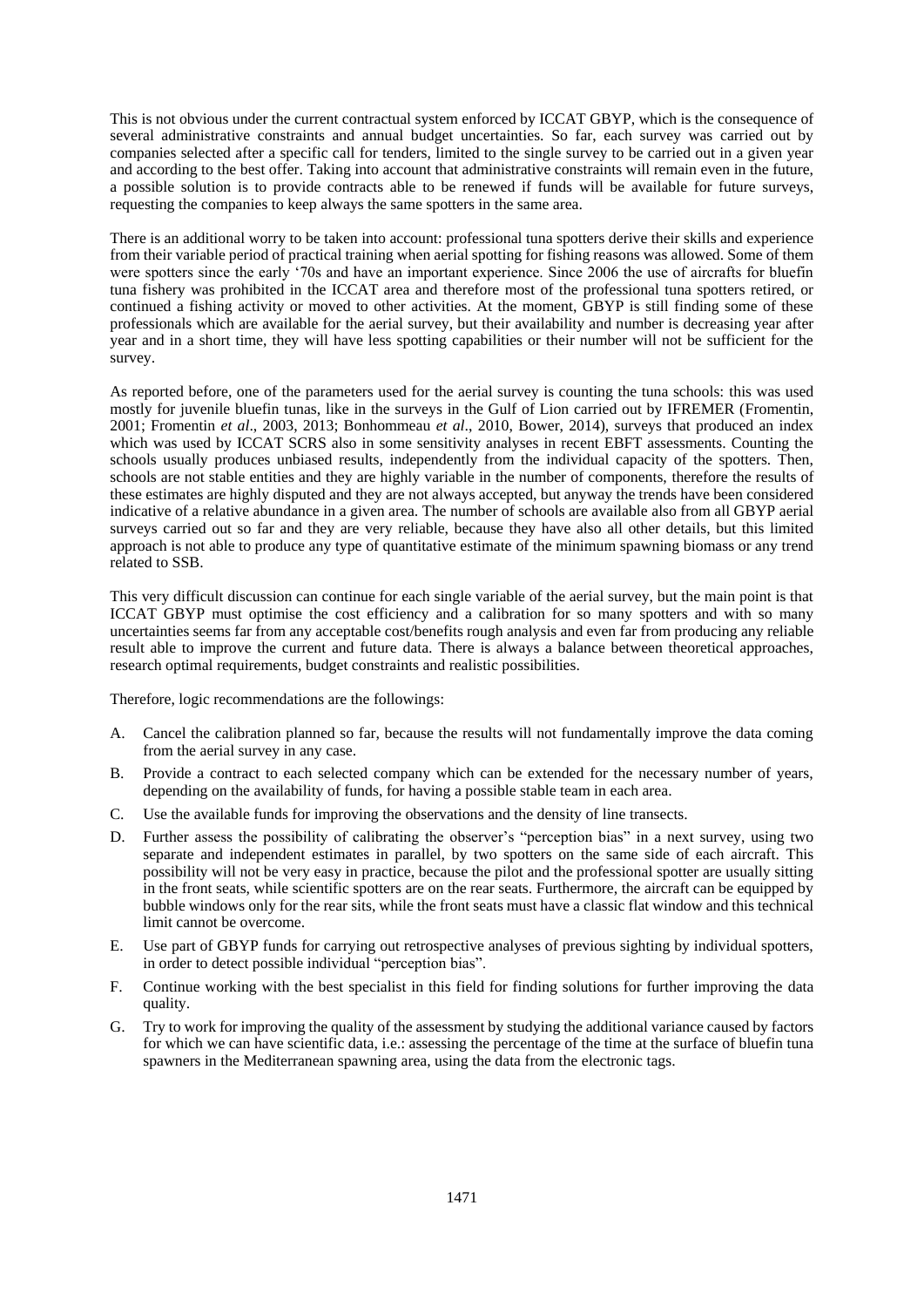As a very famous Italian poet (Dante Alighieri, 1317) wrote in the XIV century: "*vuolsi così colà ove si vuole ciò che si puote e più non dimandare*" 3 (Divine Comedy, Gate of Hell, III, 95-96), and this sentence clearly shows the obvious limits we have for everything we search for.

#### **Acknowledgments**

A particular note of thanks is for Prof. Phil Hammond and Ph.D. Greg Donovan, for their availability and kindness for discussing and sharing the contents of this paper, taking advantage of their large experience in aerial surveys. Their kind support was essential.

Another note of thanks is for Ph.D. Tom Polacheck, because the extensive discussions we had, either at the GBYP Steering Committee or in many e-mails helped for better defining many aspects of the calibration.

### **Bibliography**

.

- Basson, M., Farley, J. H. (2014), A standardised abundance index from commercial spotting data of southern bluefin tuna (*Thunnus maccoyii*): Random effects to the rescue. PLoS one, 9(12): e116245.
- Bonhommeau S., Farrugio H., Poisson F., Fromentin J.M., 2010, [Aerial surveys of bluefin tuna in the Western](http://archimer.ifremer.fr/doc/00192/30292/28775.pdf)  [Mediterranean sea: retrospective, prospective, perspective.](http://archimer.ifremer.fr/doc/00192/30292/28775.pdf) Coll. Vol. Sci. Pap. ICCAT, 65 (3): 801-811.
- Bower R., Fromentin J.M., Bonhommeau S., Demarcq H., 2014, Estimating Juvenile Bluefin Tuna Abundance through Aerial Surveys in the Northwestern Mediterranean. Quebec 2014, 144 Annual Meeting American Fisheries Society.
- Buckland, S. T., Anderson, D. R., Burnham, K. P., Laake, J. L., Borchers, D., and Thomas, L. (2001). Introduction to distance sampling estimating abundance of biological populations. Oxford University Press, Oxford: 1- 432.
- Cañadas A., Vázquez J.A., 2012, Short-term contract for assessing the feasibility of a large-scale aerial survey on bluefin tuna spawning aggregations in all the Mediterranean sea for obtaining useful data for modelling purposes. [http://www.iccat.int/GBYP/Documents/ASURVEY/PHASE%203/Aerial\\_Survey\\_Feasibility\\_Study\\_Pha](http://www.iccat.int/GBYP/Documents/ASURVEY/PHASE%203/Aerial_Survey_Feasibility_Study_Phase3.pdf) [se3.pdf](http://www.iccat.int/GBYP/Documents/ASURVEY/PHASE%203/Aerial_Survey_Feasibility_Study_Phase3.pdf)
- Cowling, A. O'Reilly, J., 1999, Background to review of aerial survey: 3rd draft. 1999 Aerial Survey Workshop, Caloundra: 1-61.
- Cowling A., Millar C., Polacheck T., 1996, Data analysis of the aerial surveys (1991–1997) for juvenile southern bluefin tuna in the Great Australian Bight. Rep. RMWS/96/4, 87 p. Recruitment Monitoring Program, CSIRO Division of Marine Research, GPO Box 1538, Hobart 7001, Australia
- Cram D.L., Hampton I., 1976, A proposed aerial/acoustic strategy for pelagic fish stock assessment. J. Cons. int. expl. Mer., 37: 91–97.
- Di Natale A., Idrissi M., 2013, ICCAT GBYP aerial survey: juveniles versus spawners, a SWOT analysis of both perspectives. Coll. Vol. Sci. Pap. ICCAT, 69 (2): 803-815.
- Eveson E.J., Bravington M.V., Farley J.H., 2011, A mixed effects model for estimating juvenile southern bluefin tuna abundance from aerial survey data. ICCAT GBYP Worshop on Aerial Survey, Madrid, 1-27.

Farley J., Bennet B., 2008, A bird's eye view of Southern Bluefin Tuna. CSIRO, Wealth from Oceans: 4 p.

Fromentin J.-M. 2001, Interim Report of STROMBOLI - EU-DG XIV project 99/022. 60 pp.

Fromentin J.-M., Farrugio H., Deflorio M., De Metrio G. 2003, Preliminary results of aerials surveys of bluefin tuna in the Western Mediterranean Sea. Collect. Vol. Sci. Pap. ICCAT, 55(3): 1019-1027.

<sup>&</sup>lt;sup>3</sup> The best translations for this sentence in ancient Italian are the followings: "This deed has so been willed where one can do whatever he wills" or "It is so willed there where is power to do that which is willed; and further question not."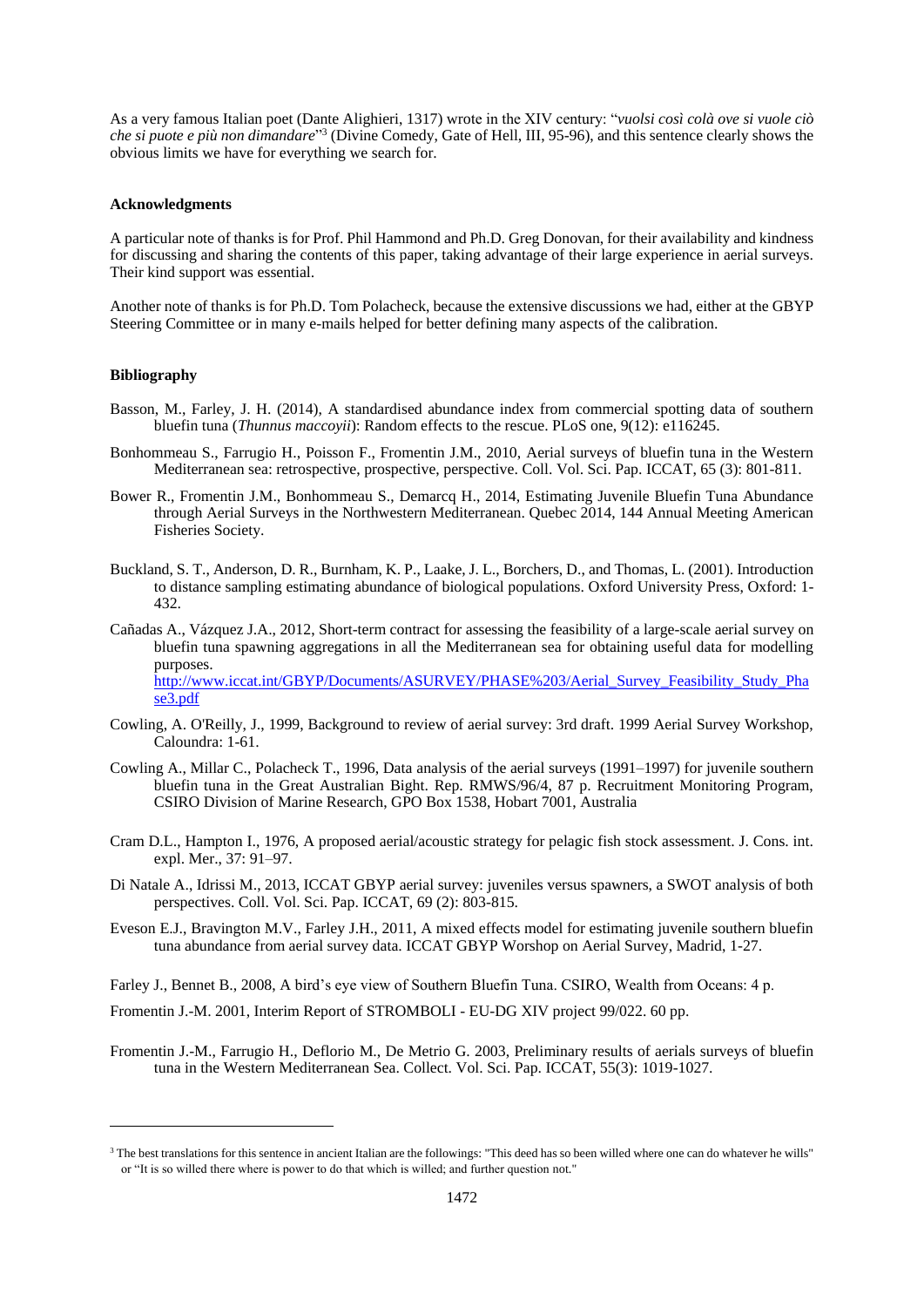- Fromentin J.M., Bonhommeau S., Brisset B., 2013, Update of the index of abundance of juvenile bluefin tuna in the western Mediterranean Sea until 2011. Collect. Vol. Sci. Pap. ICCAT, 69 (1): 454-641.
- Hammond P.S., Berggren P., Benke H., Borchers D.L., Collet A., Heide-Jørgensen M.P., Heimlich S., Hiby A.R., Leopold M.F., Øien N., 2002, Abundance of harbour porpoise and other cetaceans in the North Sea and adjacent waters. Journal of Applied Ecology 39, 361–376
- Hiby L., Lovell P., 1998, Using aircraft in tandem formation to estimate abundance of harbor porpoise. Biometrics, 54, 1280–1289.
- Kessel S.T., [Gruber](http://www.hindawi.com/61632450/) S.H., [K. S. Gledhill](http://www.hindawi.com/46346135/) K.S., [Bond](http://www.hindawi.com/70582038/) M.E., [Perkins](http://www.hindawi.com/18042045/) R. G., 2013, Aerial Survey as a tool to estimate abundance and describe distribution of a Carcharhinid species, the Lemon Shark, *Negaprion brevirostris*. Journal of Marine Biology, ID 597383, 10 p., DOI[: 10.1155/2013/597383](http://dx.doi.org/10.1155/2013/597383)
- Lutcavage M., Krauss S., Hoggar W., 1997, Aerial survey of giant bluefin tuna, *Thunnus thynnus*, in the Great Bahama bank, Straits of Florida, 1995. Fishery Bulletin, 95: 300-310.
- Lutcavage M., Newlands N., 1999, A strategic framework for fishery-independent aerial assessment of bluefin tuna. Collect. Vol. Sci. Pap. ICCAT, 49: 400-402.
- Marsh H., Sinclair D.F., 1989, Correcting for visibility bias in strip transect aerial surveys of aquatic fauna, Journal of Wildlife Management, vol. 53 (4): 1017–1024.
- Newlands, N.K., Lutcavage, M.E., Pitcher, T.E., 2006, Atlantic bluefin tuna in the Gulf of Maine, I: estimation of seasonal abundance accounting for movement, school and school aggregation behavior. Envir. Biol. Fish, 77: 117-195
- Newlands N.K., Lutcavage M.E., Pitcher T.J., 2007, Atlantic bluefin tuna in the Gulf of Maine, II: precision of sampling designs in estimating seasonal abundance accounting for tuna behaviour. Envir. Biol. Fish.
- Newlands N.K., Porcelli T.A., 2008, Measurement of the size, shape and structure of Atlantic bluefin tuna schools in the open ocean. Fish. Res., 91: 42-55.
- Nicholson, M. D. and Jennings, S. (2004). Testing candidate indicators to support ecosystem-based management: the power of monitoring surveys to detect temporal trends in fish community metrics. ICES Journal of Marine Science: Journal du Conseil, 61(1): 35-42.
- Palka D., 2011, U.S. Survey: aerial survey experience. ICCAT GBYP Workshop on Aerial Survey, Madrid, 10- 11 February 2011: 1-32.
- Polacheck T., Pikitch E., Lo. N. 1998, Evaluation and recommendations for the use of aerial surveys in the assessment of Atlantic bluefin tuna. Coll. Vol. Sci. Pap. ICCAT, 48(1): 61–78.
- Rivas L.R., 1978. Aerial surveys leading to 1974-1976 estimates of the numbers of spawning giant bluefin tuna (Thunnus thynnus) migrating past the western Bahamas. Coll. Vol. Sci., ICCAT (7): 301-312.
- Stéquert B., Marsac F., 1989, Tropical tuna surface fisheries in the Indian Ocean. FAO Fish. Tech. Pap., 282: 1- 238.
- Thomas L., Stephen T. Buckland S.T., Burnham K.P., David R. Anderson D.A., Laake J.L., David L. Borchers D.L., & Samantha Strindberg S., 2002, DISTANCE Sampling. Encyclopedia of Environmetrics, John Wiley & Sons Ltd., Chichester: 544-552.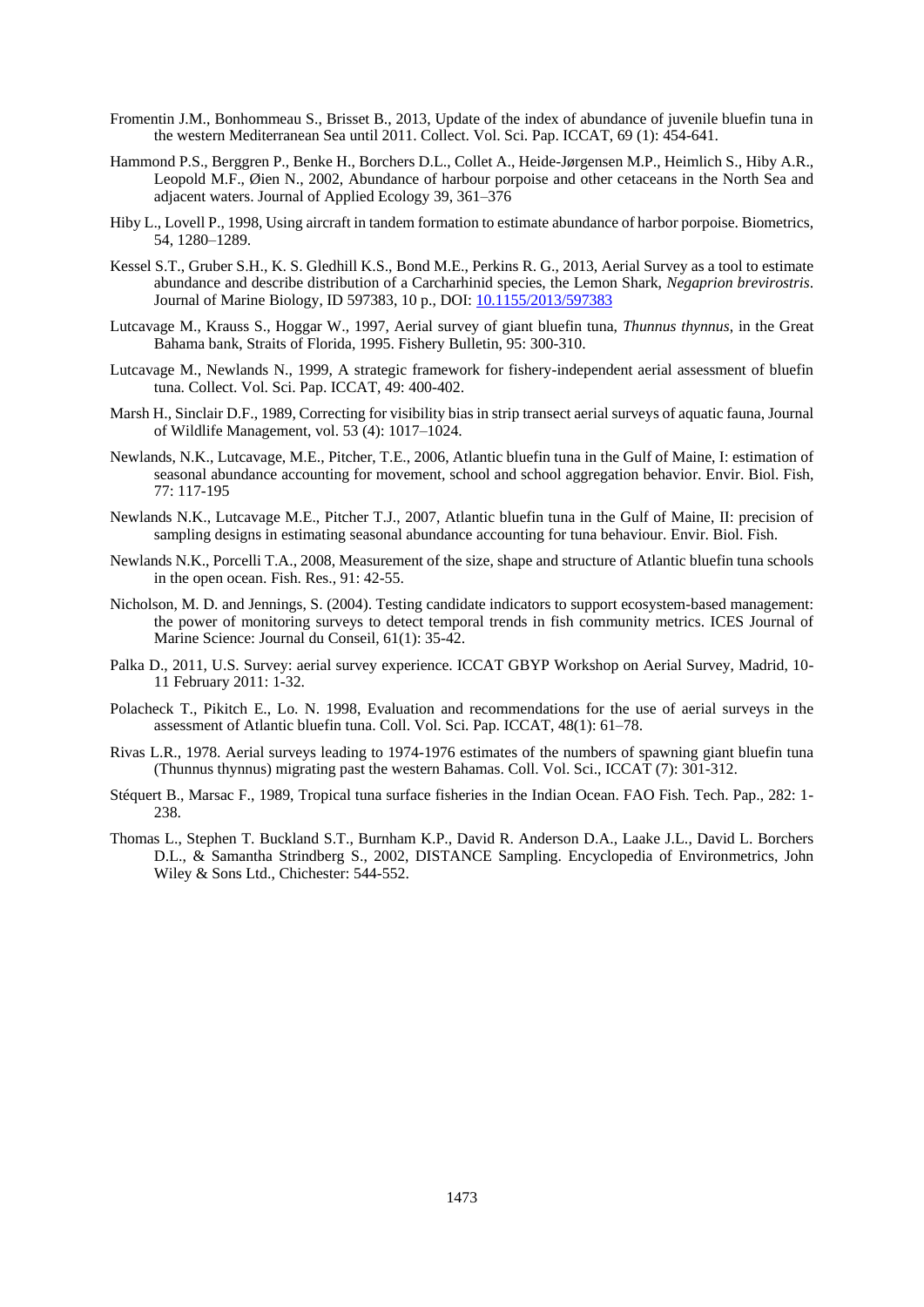| <i>Item</i>                                              | Cost/unit $\epsilon$ | Min units      | Max units      | Min. No.<br>components |  |
|----------------------------------------------------------|----------------------|----------------|----------------|------------------------|--|
| 1 Aircraft (in activity)                                 | 630/hour             | 30             | 42             | $\overline{2}$         |  |
| 1 Aircraft (stand-by)                                    | 320/day              | $\overline{3}$ | 5              | $\overline{2}$         |  |
| 1 Aircraft (transfer)                                    | tbd                  | $\overline{2}$ | $\overline{2}$ | $\overline{2}$         |  |
| 1 purse seiner (in activity)                             | 8000/day             | $\overline{4}$ | 6              | $1 - 2$                |  |
| 1 purse seiner (stand-by)                                | $6000$ /day          | $\overline{3}$ | $\overline{4}$ | $1-2$                  |  |
| 1 purse seiner (transfer)                                | tbd                  | $\overline{2}$ | $\overline{2}$ | $1-2$                  |  |
| 1 Spotter (salary)                                       | 210/day              | $\overline{7}$ | 10             | $30 - 32$              |  |
| 1 Spotter (per diem)                                     | 100/day              | $\overline{7}$ | 10             | $30 - 32$              |  |
| 1 spotter (transfer)                                     | tbd                  | $\overline{2}$ | $\overline{2}$ | 30-32                  |  |
| 1 external expert for survey design<br>and data analysis | thd                  | 1              | 1              | 1                      |  |
| 1 external expert for sonar<br>monitoring and assessment | tbd                  | $\mathbf{1}$   | $\mathbf{1}$   | $1 - 2$                |  |
| 1 GBYP Coordinator (per diem)                            | tbd/day              | $\overline{8}$ | 11             | $\mathbf{1}$           |  |
| 1 GBYP Coordinator (transfer)                            | tbd                  | $\overline{2}$ | $\overline{2}$ | $\mathbf{1}$           |  |
| Aircraft parking and handling                            | tbd/day              | 8              | 11             | $\overline{2}$         |  |
| Vessel mooring                                           | tbd/day              | $\overline{8}$ | 11             | $1-2$                  |  |
| Local transfers                                          | tbd/day              | 8              | 11             | tbd                    |  |
| Permits                                                  | tbd                  | $\mathbf{1}$   | $\mathbf{1}$   | $3-4$                  |  |
| Insurance                                                | tbd                  | $\mathbf{1}$   | $\mathbf{1}$   | tbd                    |  |
| Other costs                                              | tbd                  | $\mathbf{1}$   | 1              | 1                      |  |

**Table 1**. Possible cost components estimates for a calibration of the ICCAT GBYP aerial survey (calculated on the GBYP average costs in 2013).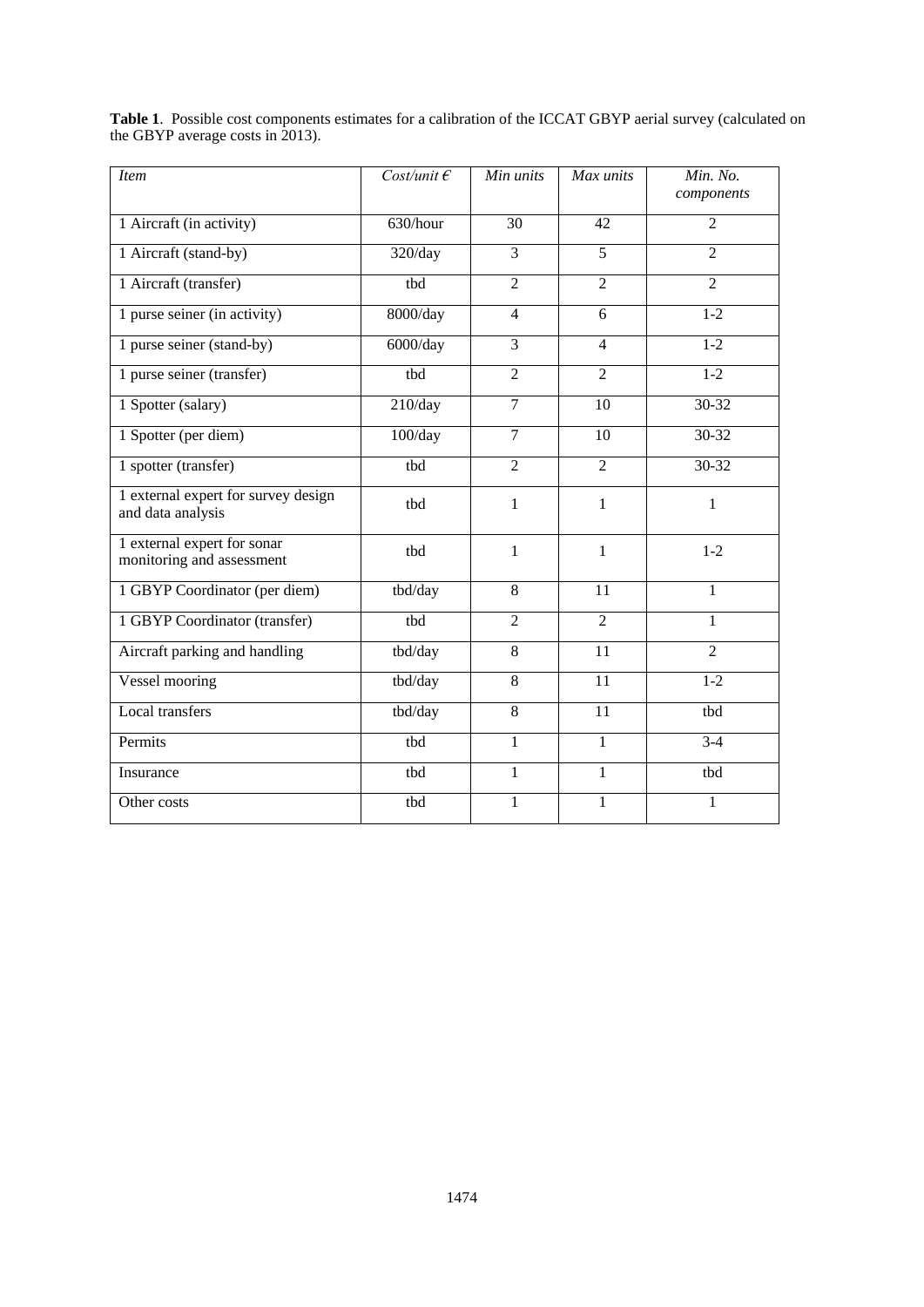| Table 2. SWOT Analysis of the calibration for the GBYP aerial survey on bluefin tuna spawning aggregations |  |  |  |  |
|------------------------------------------------------------------------------------------------------------|--|--|--|--|
|                                                                                                            |  |  |  |  |

| <b>Strengths</b> |                                                                                                                                                                                                                                                        |                | <b>Weaknesses</b>                                                                                                                           |
|------------------|--------------------------------------------------------------------------------------------------------------------------------------------------------------------------------------------------------------------------------------------------------|----------------|---------------------------------------------------------------------------------------------------------------------------------------------|
|                  |                                                                                                                                                                                                                                                        |                |                                                                                                                                             |
| 1.<br>2.         | Sightings will become more statistically sound.<br>Each spotter will have a personal CV factor.                                                                                                                                                        | 1.             | Extreme difficulty for assessing about 30<br>spotters at the same time; sequential flights will<br>be necessary.                            |
| 3.               | Previous experiences provides good basis, even<br>if they were done for a much more limited<br>number of spotters.                                                                                                                                     | 2.             | Impossibility to evaluate all spotters at the same<br>time will increase biases and personal CVs in an<br>undefined manner.                 |
| 4.               | It is supposed that all pilots and professional<br>spotters have already a good experience and the<br>calibration will provide them more incentives<br>and define possible differences among them.<br>5.<br>Scientific spotters have usually much less |                | Instability of environmental external factors<br>during calibration will increase biases.                                                   |
|                  |                                                                                                                                                                                                                                                        |                | The assessment of a target BFT school using<br>sonar has already a bias, which is difficult to<br>assess.                                   |
|                  | experience and the calibration will be very<br>useful for identifying the best ones and their<br>personal capabilities and skills.                                                                                                                     | 5.             | BFT schools are sometimes huge and difficult to<br>assess in terms of individuals and weight.                                               |
|                  |                                                                                                                                                                                                                                                        | 6.             | Pilots cannot operate in aircrafts not belonging<br>to their company.                                                                       |
|                  |                                                                                                                                                                                                                                                        | 7.             | Difficulties in organising it at the beginning of<br>the survey.                                                                            |
|                  |                                                                                                                                                                                                                                                        | 8.             | Impossibility to assess the differences from<br>different aircrafts types.                                                                  |
|                  |                                                                                                                                                                                                                                                        | 9.             | The assessment about the number of schools<br>will not further improve.                                                                     |
|                  |                                                                                                                                                                                                                                                        | 10.            | Very high cost of the calibration.                                                                                                          |
|                  |                                                                                                                                                                                                                                                        |                | 11. Legal problems                                                                                                                          |
|                  |                                                                                                                                                                                                                                                        |                | 12. High risks of failure.                                                                                                                  |
|                  | <b>Opportunities</b>                                                                                                                                                                                                                                   | <b>Threats</b> |                                                                                                                                             |
| 1.               | A similar calibration, with so many spotters,<br>was never carried out so far.                                                                                                                                                                         | 1.             | A similar calibration, with so many spotters, was<br>never carried out so far.                                                              |
| 2.               | The calibration will allow for re-assessing the<br>observations from previous Phases.                                                                                                                                                                  | 2.             | The calibration shall be done in a fixed number<br>of days; weather conditions might impede the<br>exercise, while the costs will be there. |
|                  |                                                                                                                                                                                                                                                        | 3.             | Concentrating all spotters from various CPCs in<br>the same place and bringing them on board<br>implies difficult legal problems.           |
|                  |                                                                                                                                                                                                                                                        | 4.             | Permits problems may arise for the use of<br>aircrafts and vessels from foreign countries.                                                  |
|                  |                                                                                                                                                                                                                                                        | 5.             | High risks of failure.                                                                                                                      |
|                  |                                                                                                                                                                                                                                                        |                |                                                                                                                                             |